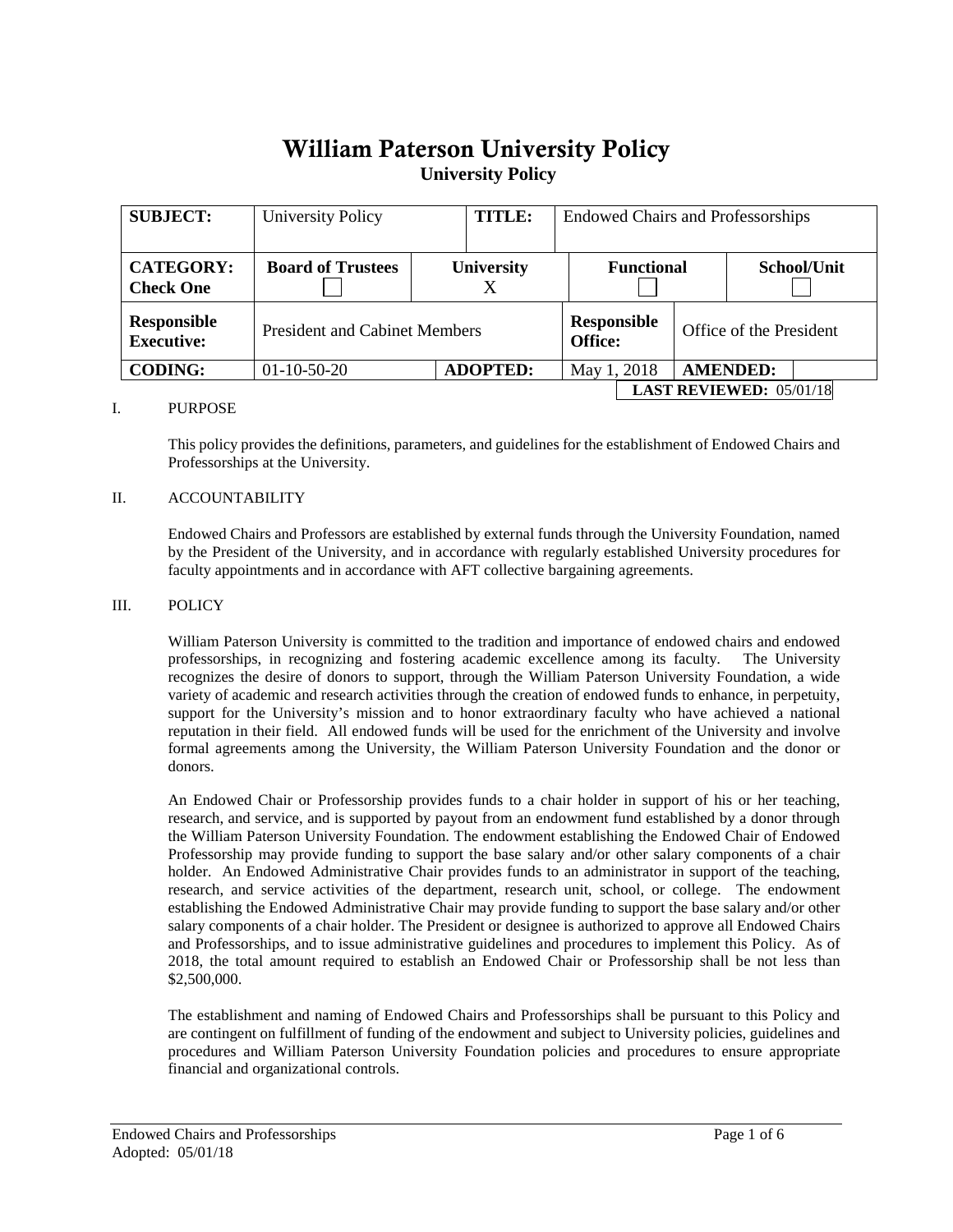## IV. ADMINISTRATIVE GUIDELINES AND PROCEDURES

## A. **Scope of Policy and Administrative Guidelines and Procedures**

- 1. The WPU Policy on Endowed Chairs and Professorships authorizes the establishment of endowed chairs and professorships to provide recognition for the distinguished achievements of a faculty member who has extraordinary accomplishments recognized at and beyond the University.
- 2. The WPU Policy on Endowed Chairs and Professorships and these Administrative Guidelines and Procedures shall apply to all endowed funds named in honor of a donor or others that provide direct supplemental support for individual faculty members. The Policy and these Administrative Guidelines and Procedures cover endowed chairs and professorships, and all other similar arrangements established under other names. For convenience, all such arrangements will collectively be referred to as "endowed chairs."
- 3. An *administrative endowed chair* is held by an administrator such as a Dean of a school or college.

Fund payout for an administrative chair shall provide support for the teaching, research, and service activities of the department, research unit, school or college.

## B. **Establishment and Naming of an Endowed Chair**

- 1. The President will establish and name endowed chairs.
- 2. The subject area of the endowed chair must be consistent with the mission of William Paterson University and the academic plan of the campus.
- 3. No final commitment to establish and name an endowed chair shall be made to a prospective donor prior to Presidential approval.
- 4. Establishment and naming of an endowed chair must involve consultation with the Faculty Senate and the Academic Department by the President or designee.
- 5. A pledge to establish an endowed chair shall be in a form such as to constitute a legally binding commitment by the donor and will include a requirement to transfer the endowment payout at least annually to the University for the support of the endowed chair. The William Paterson University Foundation is responsible for preparing the gift document in conjunction with the President or designee of the University.
- 6. The establishment of an endowed chair shall be contingent upon completion of funding by an agreed upon date. The gift instrument shall include a payment schedule specified at the time of the Presidential approval.
- 7. All donors should be encouraged to include in the governing gift instrument provisions permitting:
	- a. the addition of payout to principal;
	- b. the reallocation to alternative University uses if the subject area ceases to be consistent with the University's mission and the academic plan of the campus.
- 8. The naming process for an endowed chair is included in the University Policy and Procedures on Naming University Properties, Programs, and Facilities. A chair may be named in honor of the donor or other honoree designated by the donor, subject to the approval by the President.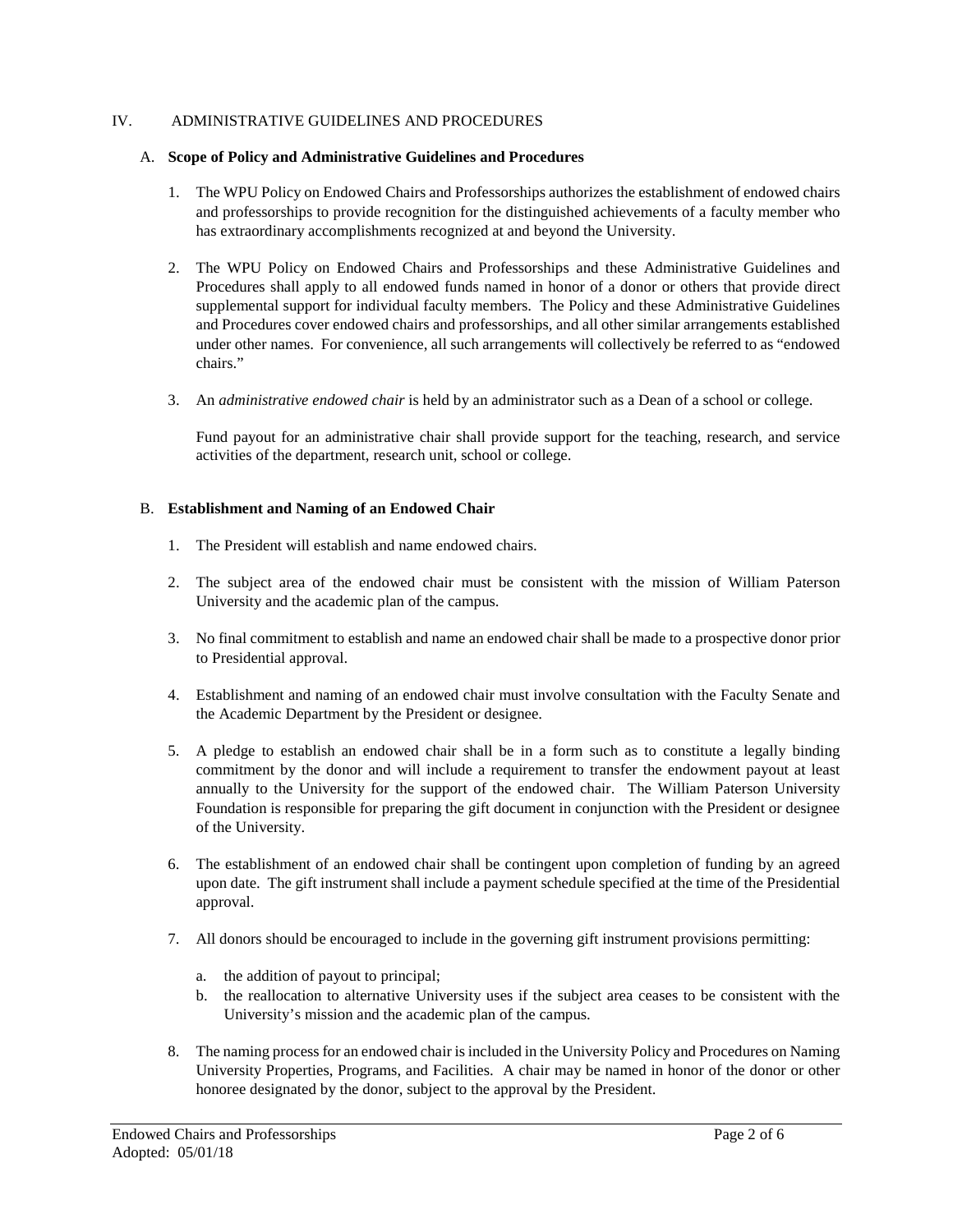9. Full Disclosure of the campus gift and recurring administrative fee practices shall be made in writing to donors by the Vice President of Institutional Advancement at or prior to the time of the gift.

## C. **Appointment to the Endowed Chair**

- 1. Appointments to endowed chairs shall be made in accordance with regularly established University procedures for faculty appointments and in accordance with AFT collective bargaining agreements. The designation of a faculty member for appointment to an endowed chair is made in accordance with the standards and procedures of the University for faculty appointments and in accordance with the AFT collective bargaining agreements.
- 2. An endowed chair may be filled by one individual for an indefinite period or for a prescribed period. The President or designee may reassign a chair after a periodic review (See Section G below) and after consultation with the chair holder and the Academic Department. In such cases, notification to a current chair holder will be provided at least three months prior to reassignment of the chair. Existing holders of a chair when removed from a chair will retain all rights and privileges of a faculty member of the rank held.
- 3. As provided in Section A.3, an endowed chair holder may serve in an administrative position. The University has distinct appointment procedures for chair holders and for administrative officers, so these appointments must therefore be reviewed separately. In the case of an administrative endowed chair (see also Section D.3.), the administrative officer is automatically designated as the chair holder.
- 4. The President or the President's designee shall review endowed chairs that remain vacant for a consecutive period of two years to ensure that the University meets its legal obligation under New Jersey trust law to fulfill the terms of the gift agreement and to expend endowment payouts consistent with those terms. Accumulated payout will not be allowed to exceed five years of payout.

# D. **Use of Fund Payout**

- 1. Fund payout is defined as the dollar amount for current expenditure made available from an endowment held by the William Paterson University Foundation.
- 2. Fund Payout is provided to holders of endowed chairs to support teaching, research and service activities of a chair holder. Expenditures shall be made in accordance with the gift according to a budget recommended annually by the chair holder to the Academic Department Chair, and approved by the Dean and Provost in the normal budgetary process. Consistent with the foregoing, the President or designee may approve a chair holder's proposal to allocate a portion of the fund payout for support of the academic endeavors of the department or campus for a specified period, consistent with gift terms.
- 3. Fund payout is provided to holders of administrative endowed chairs (see also Sections A.4., and C.3.) to support the teaching, research, and service activities of the department, research unit, school, or college. The administrative chair holder shall determine use of the payout according to a budget approved annually by the appropriate campus administrator in the normal budgetary process.
- 4. The President or the President's designee shall review the terms of the fund at least every five years and take the necessary actions to ensure that the University is fulfilling its legal obligation to utilize chair payouts fully in a manner consistent with the gift instrument.
- 5. The payout from a chair endowment may also be used to support other salary components, for example, sabbatical supplement, summer salary of the chair holder, or additional compensation under an approved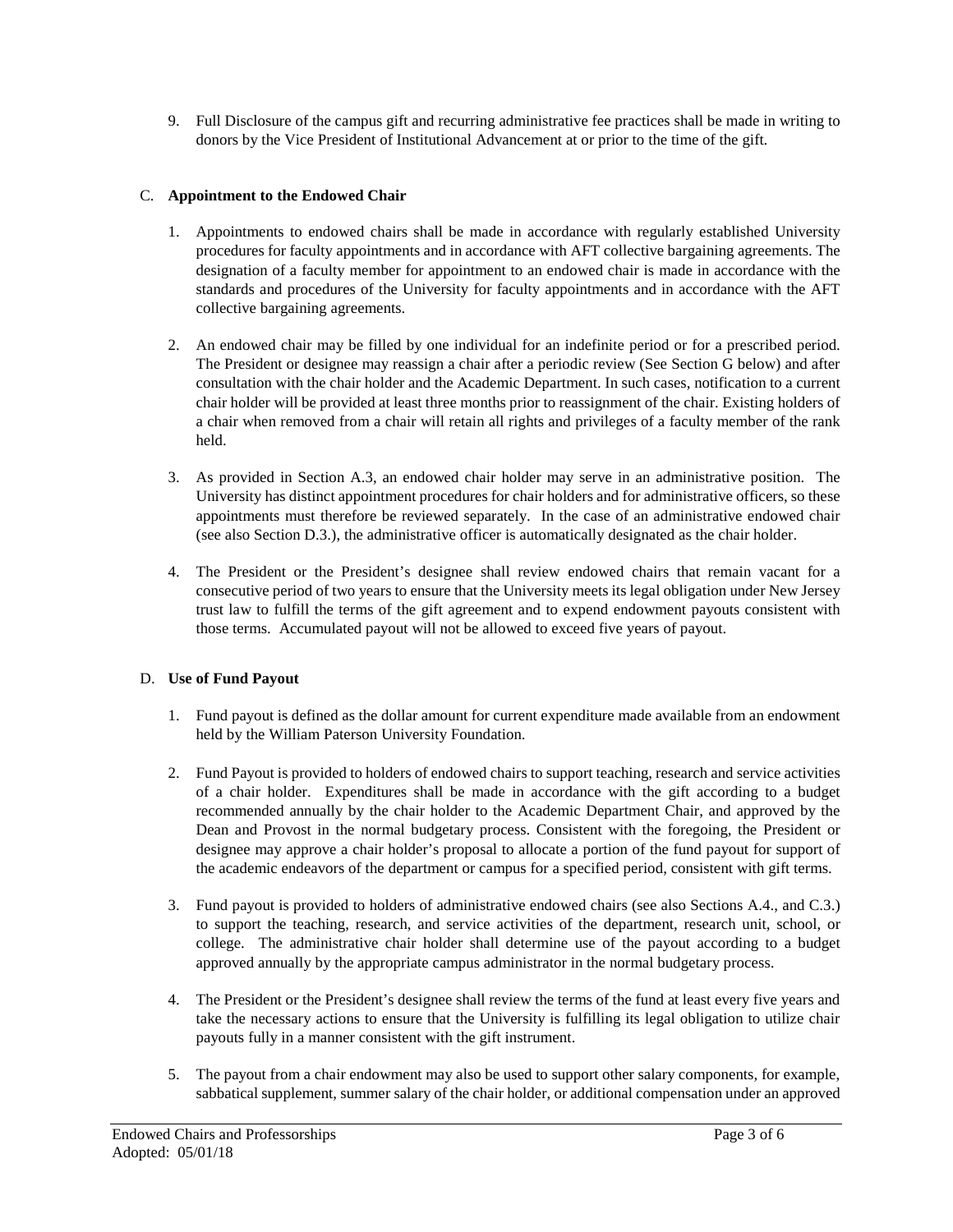compensation plan in accordance with applicable policies, or other additional compensation permitted by University Policy.

- 6. In the event an established, fully-funded chair has remained vacant for a period of two years or more, the President or the President's designee shall review the fund's terms and administrative history to ascertain the reason for the accumulation and take appropriate corrective action consistent with the terms of the gift instrument or consistent with the terms of the administrative allocation. Such action may include:
	- a. Implementing a new expenditure plan designed to fill the chair and/or to utilize the payout fully.
	- b. Seeking a reallocation of the fund by the President or the President's designee, providing for an alternative purpose for utilization of the fund payout consistent with the terms of the gift instrument.
	- c. Seeking re-designation of the chair and/or fund purpose by the President, or the President's designee, following consultation with the donor;
	- d. If the donor is not available, seeking Court approval with the assistance of the General Counsel for a re-designation of the chair and/or fund purpose; or
	- e. Seeking approval by the fund fiduciary for the addition of accumulated unspent payout to the fund principal in conjunction with a new expenditure plan.

# E. **Disestablishment of an Endowed Chair**

- **1.** The Establishment of an endowed chair is contingent on completion of funding.
- **2.** Disestablishment of an endowed chair is to be unusual but must be contemplated. In consultation with the donor, the President is authorized to disestablish an endowed chair in the event that:
	- a. the subject area ceases to be consistent with the University's mission and the academic plan of the campus; or
	- b. the endowed chair remains vacant for a period of two years and the President after consultation with the appropriate Dean and Provost, and the Department chair, determines there is no likelihood of filling the chair.
- **3.** Upon disestablishment of an endowed chair funded through a gift, the fund payout shall be reallocated to the alternative purpose stated in the gift instrument or as subsequently specified by the donor in consultation with the President or designee and the William Paterson University Foundation. If a donor is deceased and has not specified an alternative purpose, the University shall seek to obtain approval for an alternative use of fund payout in a related field.

## F. **Reporting**

- 1. All gift documents for chair endowments must be filed with the Office of the President and with the William Paterson University Foundation.
- 2. The President or President's designee shall report annually to the Board of Trustees on the establishment and naming and the disestablishment of endowed chairs and reallocation of chair funds.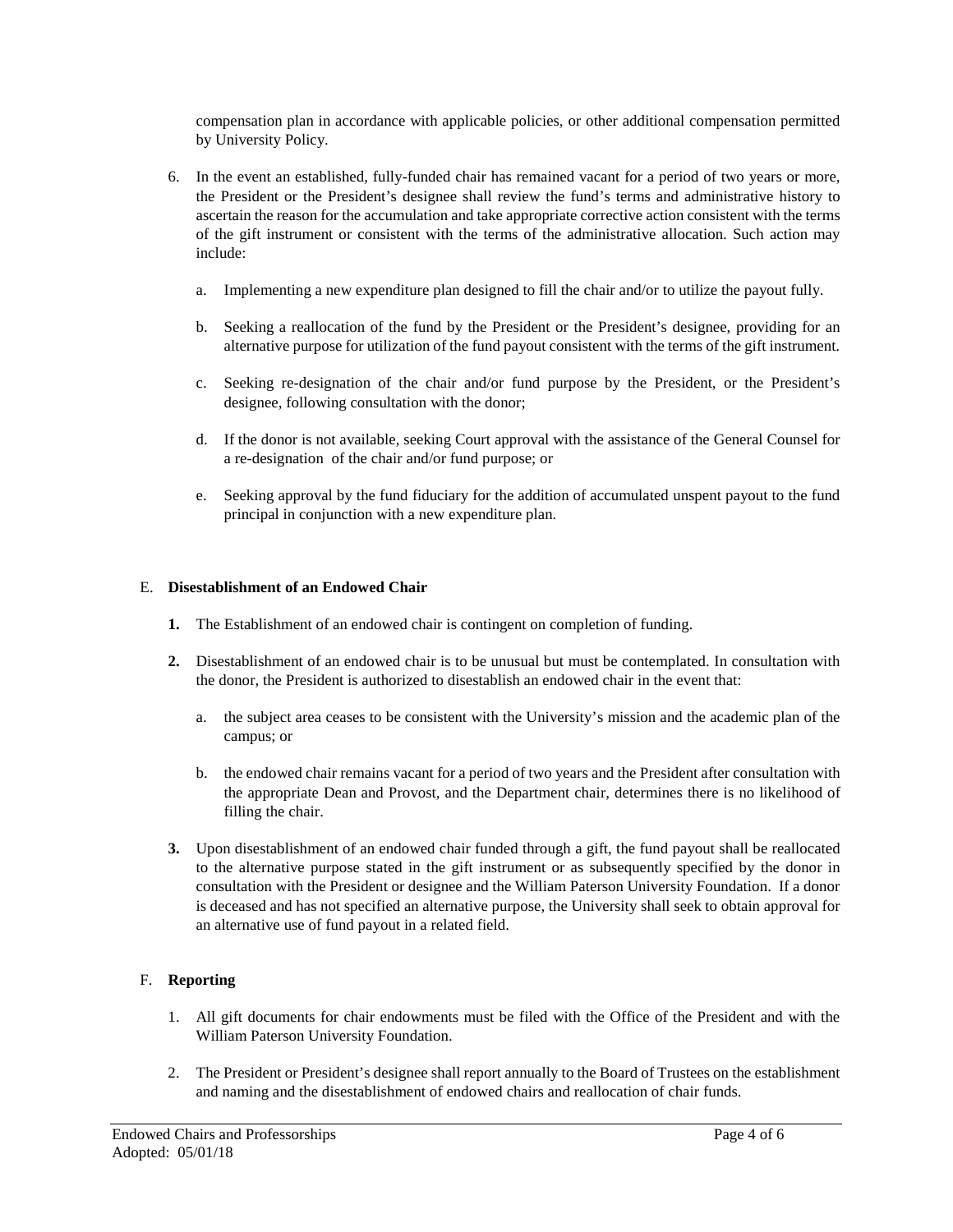3. The President or designee shall provide to the William Paterson University Board of Trustees on a fiscalyear basis a list of all endowed chairs noting which are filled, which are vacant, and how long each vacancy has existed, which have been disestablished and the reallocation of chair funds, if any.

# G. **Periodic Reviews**

- 1. As part of the Endowed Chair requirements, all holders of an Endowed Chair position will take part in a review process of their teaching, scholarship or creative expression and service. This process is separate from the existing review processes for tenured or tenure track faculty and is designed to specifically evaluate performance in accordance with the purpose and nature of the Endowed Chair position, as well as consideration of the performance of the holder in relation to the specific requirements of the position.
- 2. Annual Review: At the end of each academic year (no later than June 1), the individual holding the Endowed Chair position shall provide the Academic Department Chair and the Dean of the College in which the chair sits with a three-page report that:
	- a. lists the accomplishments of the year;
	- b. explains how funds associated with the position were spent;
	- c. describes goals and plans for the next year;
	- d. discusses any issues or concerns related to the position.
- 3. The Dean will review this report and will notify the Endowed Chair in writing no later than June 30 concerning the results of the review. The Dean will also provide a copy of these comments to the Provost. Copies of the report from the Endowed Chair and the comments of the Dean will also be provided to the Division of Institutional Advancement to be used as part of the annual stewardship report to be provided to the funder of the Endowment.
- 4. Reappointment Review: The initial appointment for an Endowed Chair shall be for five years. Prior to reappointment for any additional terms of five years, a more thorough review will be conducted. This review shall take place no later than September 15 of the fifth year. The Endowed Chair holder will be notified in the spring term of the fourth year (no later than May 1) of the upcoming review. Review materials will be submitted to the Dean no later than September 1 of the fifth year. The following materials shall be submitted:
	- a. summary report describing and analyzing the accomplishments of the holder in the areas of teaching, scholarship and service;
	- b. current curriculum vitae;
	- c. sample publications, scholarship and/or creative works produced during the current term of appointment;
	- d. self-analysis of performance based on the purpose and the specific position description of the Endowed Chair position;
	- e. statement of future professional plans and goals as they relate to the purpose of the Endowed Chair position.